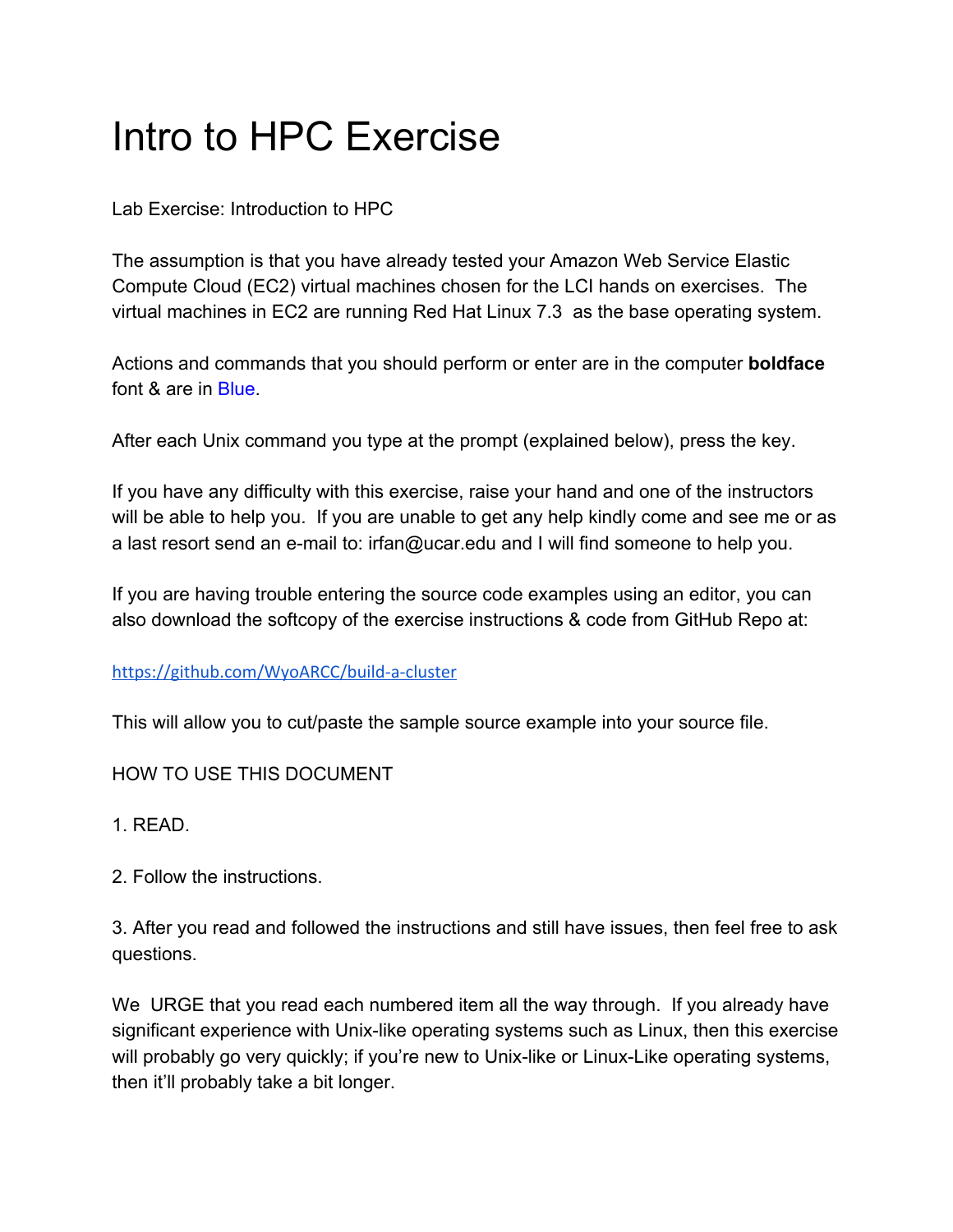1. At the command prompt (This will change after first login):

**[ec2-user@ip-10-0-0-4 ~]\$**

2. Check your home directory by issuing the command pwd (print working directory):

**pwd**

- 3. Some hints and tips on UNIX/Linux.
	- a. Filenames are case sensitive, meaning that it matters whether you use upper case (capital) or lowercase (small) for each letter in a filename.
	- b. Pieces of a filename (or actually of the directory that a file is in) are separated by slashes.
	- c. The symbol $\tilde{ }$  (known as a tilde, pronounced "TILL-duh") denotes your home directory (another way to denote your home directory is  $\tilde{\ }$  yourusername). On most keyboards, the tilde  $\sim$  is in the upper left, just above the Tab key.
- 4. Create a subdirectory of your home directory named LCI, like so:

# **mkdir ~/LCI**

This command means: "Create a directory named LCI as a subdirectory inside my home directory." You WON'T have to do this for future logins. Confirm that you have successfully created your LCI directory by listing the contents of the current working directory:

**ls (ls -l)**

"List the names of the files and subdirectories in my current working directory." Use "man ls" to learn about all the different flags/options of this command. The "ls -l" gives you a long listing output of the ls command.

5. Set the permissions on your LCI directory so that only you can access it:

## **chmod u=rwx,go= LCI**

This command means "change the mode (list of permissions) on my subdirectory named LCI so that I (the user) can read files in it, write files in it, and go into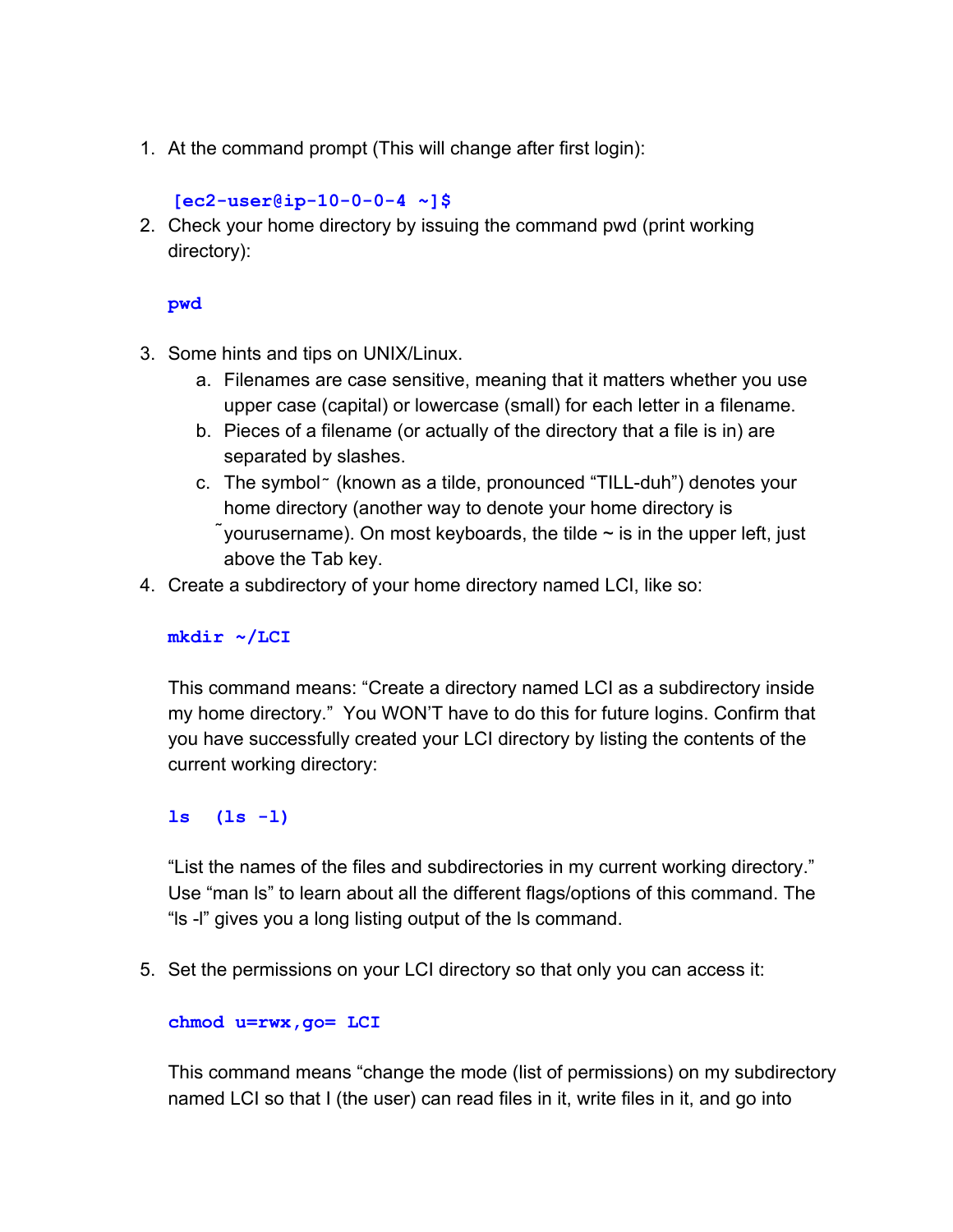(execute) it, but nobody else can." Your LCI directory is now accessible only to you. The only other people who can access it are the system administrators (sysadmins for short) and users who have root privileges on the system.

6. Make sure you have the exercises copied from the master directory to your own local LCI directory. Confirm that you're in your home directory:

**pwd**

Check that you have a LCI subdirectory inside your home directory:

**ls**

Go into your LCI subdirectory:

## **cd LCI**

This command means: "Change the working directory to LCI, which is a subdirectory of my current working directory." Confirm that you're in your LCI subdirectory:

## **pwd**

See what files or subdirectories (if any) are in the current working directory:

**ls**

You may get no output, just the Unix prompt; if so, that indicates that your current working directory has no files or subdirectories in it. To learn more about a particular Unix command, enter: man commandname

#### **man chmod**

The example above will give you the online manual page for the chmod command. The output of man goes through another command, more, which shows one screenful at a time. To get the next screenful, press the spacebar; to get the next line, press the Enter key. To quit the more command, press the Q key.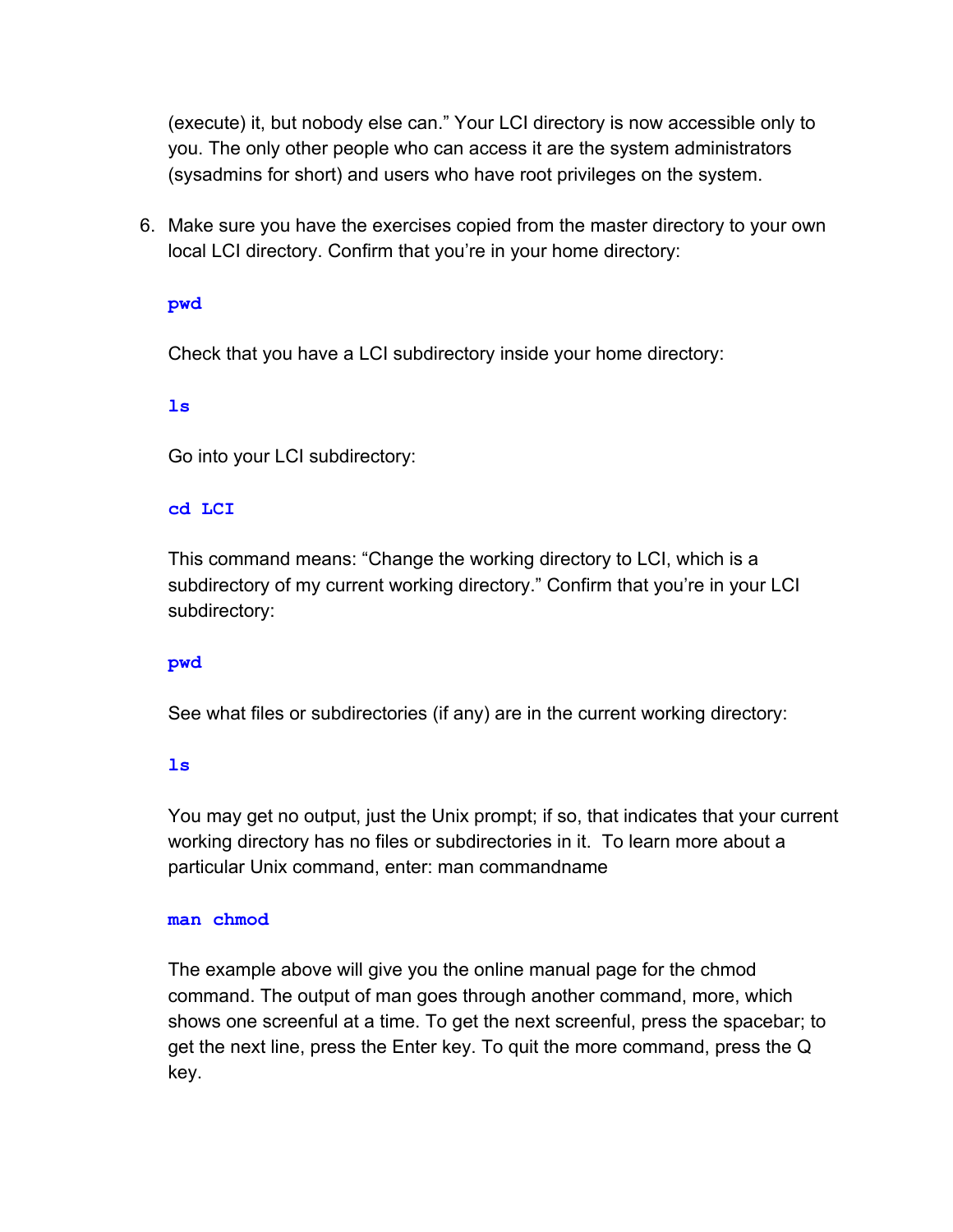Create a file called filea in your sub-directory called LCI.

```
pwd
cd ./LCI/intro
vi filea
```
Enter any text you want. Now save the file (press escape key and then :wq)

```
cp ~/LCI/intro/filea ~/LCI/intro/fileb
ls
```
This command means: "Make a copy of the **filea** and name the second **fileb** & put the file **fileb** in in the subdirectory intro which is inside the directory called LCI."

Confirm that the Intro subdirectory was copied into your LCI/intro directory:

# **ls**

7. Go into your Intro subdirectory:

# **cd Intro**

Confirm that you're in your Intro subdirectory:

# **pwd**

See what files or subdirectories (if any) are in the current working directory (Intro):

# **ls**

8. Enter the C and FORTRAN source code and compile the source and get it ready so you can run it. For your convenience the source code is also available below.

If you are having issues entering the source code into a file you can also download them from GitHub.

<https://github.com/WyoARCC/build-a-cluster>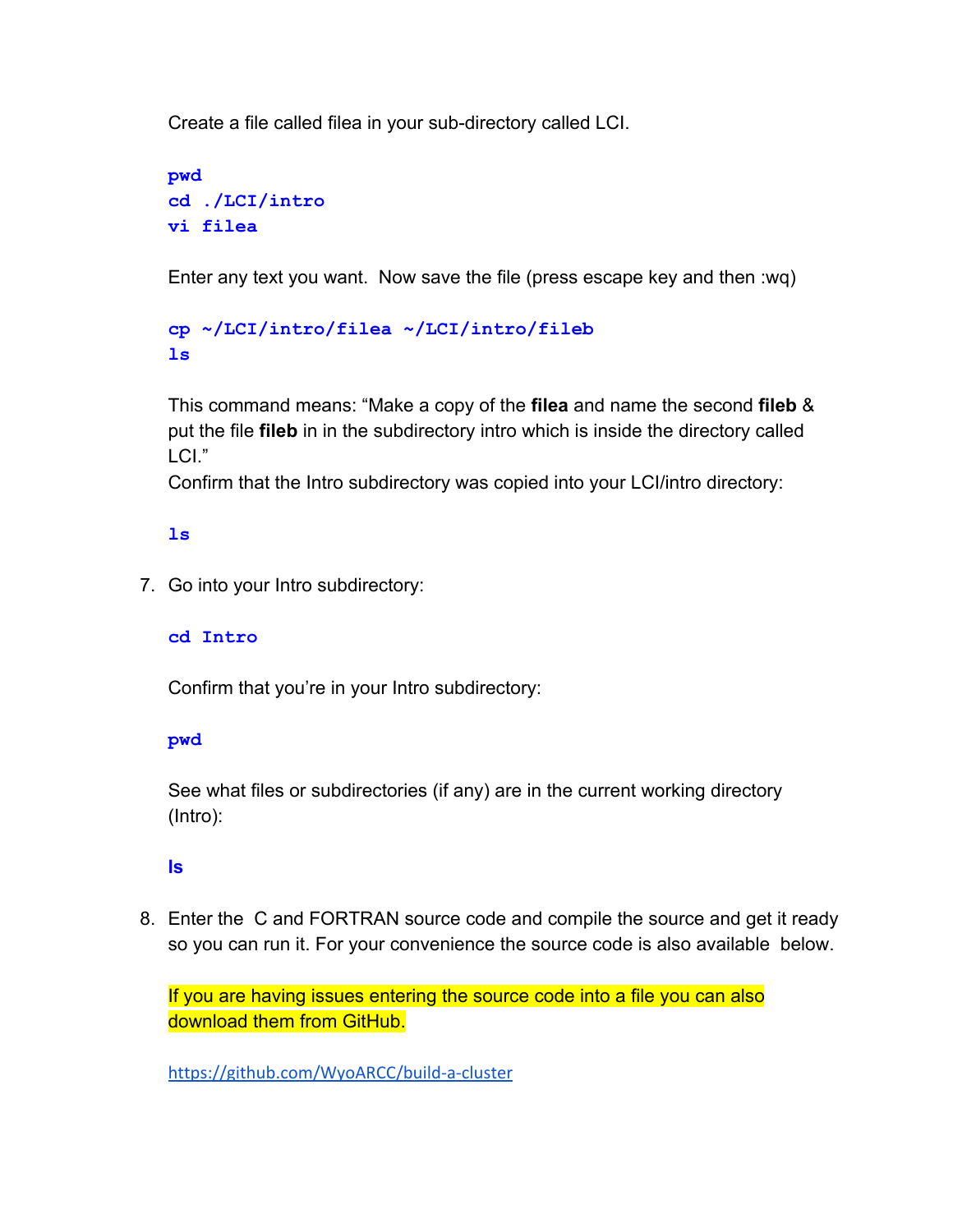You should be able to simply type/enter the source code yourself into a file using your favorite editor. Red Hat Linux provides the following editors by default (vi, vim, emacs ).

Here is a sample source for "Hello World" in C.

```
<-------snip C Hello World (intro_hpc.c)----------------->
/* Hello World program in C */
#include <stdio.h>
main()
{
printf("Hello World");
Return EXIT SUCCESS;
}
<--------------------snip C Hello World-------------------->
```
Here is a sample source for "Hello World" in FORTRAN.

```
<--------snip Fortran Hello World (intro_hpc_1.f90------>
!********************************************************
! Simple Hello World is FORTRAN.
!
program hello
       print *, "Hello World!"
    end program hello
<--------------snip Fortran Hello World------------------>
```
Or try this one and observe the difference between the outputs of the two.

```
<--------snip Fortran Hello World (intro_hpc_2.f90------>
!********************************************************
! Simple Hello World is FORTRAN.
!
program Hello
        print *, "Hello World!"
    end program Hello
<--------------snip Fortran Hello World------------------>
```
Check your current working directory.

**pwd**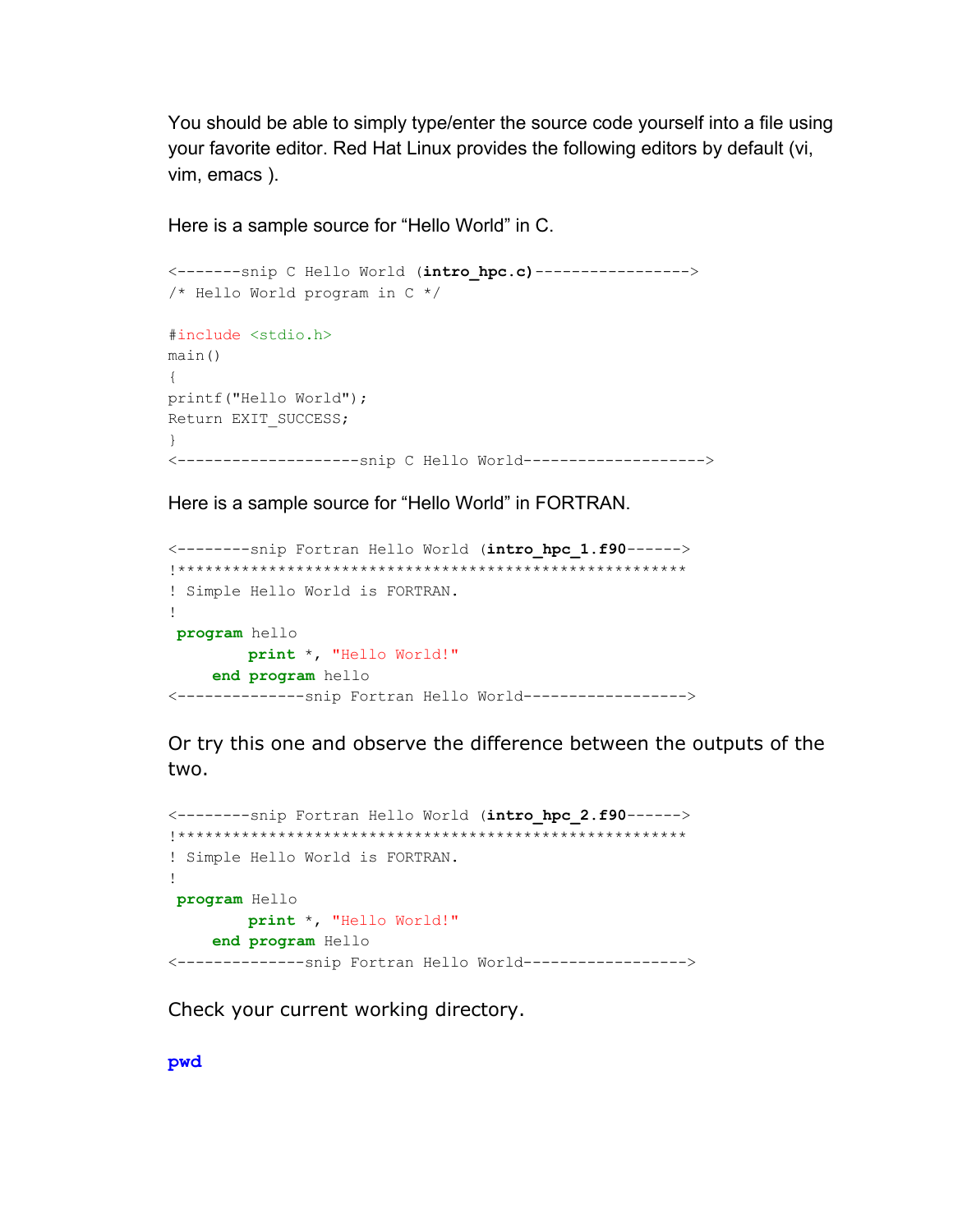If you are not in the intro directory, then:

```
cd ~/LCI/intro
pwd
vi intro_hpc_1.f90
```
Enter the code for the 1st Fortran Hello World. See above for details.

**gfortran -o hello.f1 intro\_hpc\_1.f90**

```
vi intro_hpc_2.f90
```

```
gfortran -o hello.f2 intro_hpc_2.f90
```
Enter the code for the 2nd Fortran Hello World. See above for details.

```
vi intro_hpc.c
```
Enter the code for the C Hello World. See above for details.

```
gcc -o hello intro_hpc.c
```
9. Running/executing your "Hello World" job.

```
cd ~/intro
./hello.f1
./hello.f2
./hello
```